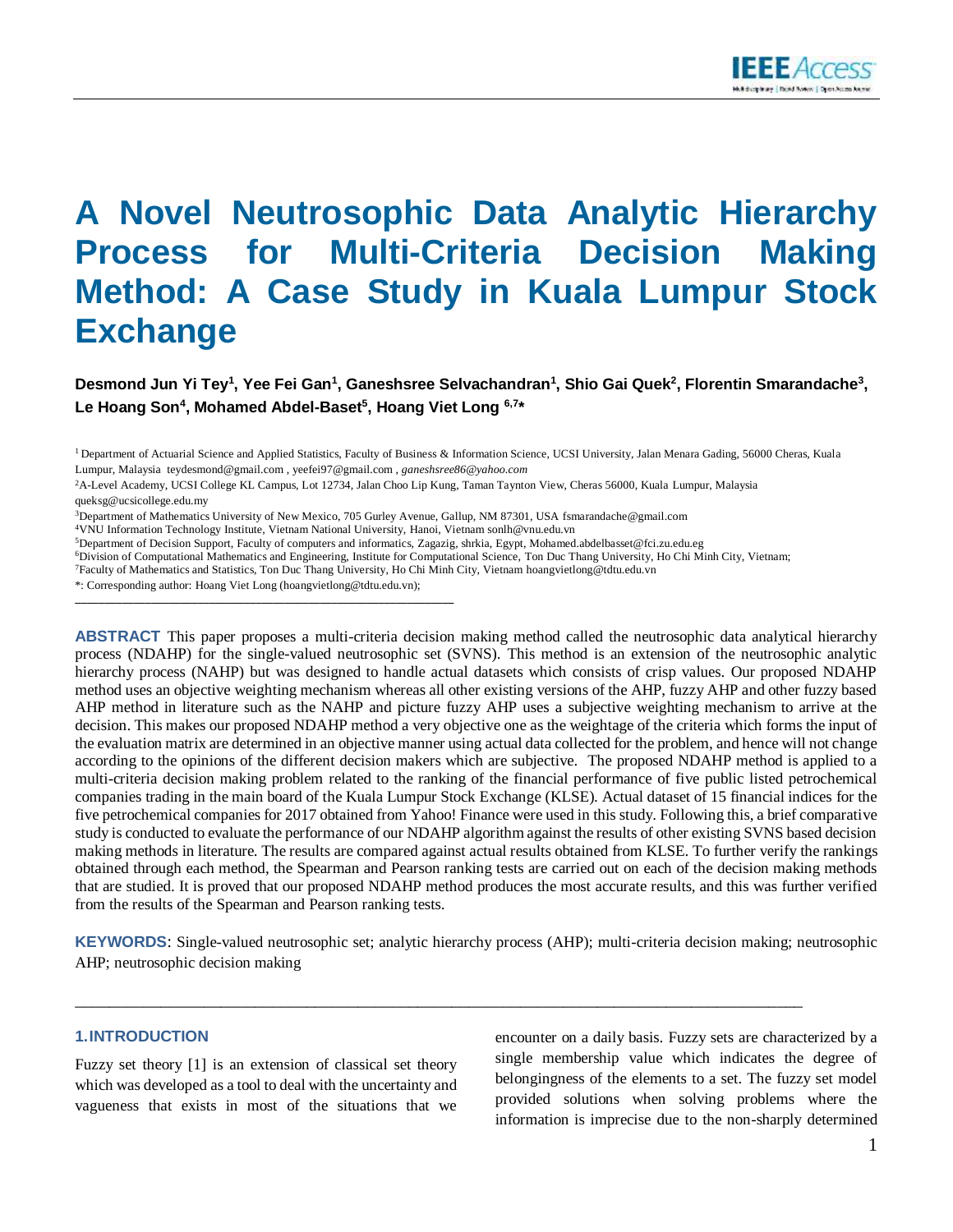

method and the IFS model to improve the capability of FAHP without affecting its originality and inherent characteristics. Many researchers have acknowledged the advantages of IFAHP and have applied it in various problems in different areas. Abdullah, Jaafar and Taib [18, 19] studied the ranking of Human Capital Indicators using IFAHP, and evaluated the criteria involved in sustainable energy technology in Malaysia, respectively. Kaur [20] applied IFAHP to evaluate and select the best vendor for a company, while Nguyen [21] employed the IFAHP method to estimate and subsequently eliminate the potential risks faced by a shipping system.

Apart from the above, other fuzzy based AHP methods have been introduced in literature. These include the intervalvalued fuzzy analytic hierarchy process (IVFAHP) by Mirzaei [22] and the interval-valued intuitionistic fuzzy analytic hierarchy process (IVIFAHP) by Abdullah and Najib [23]. Mirzaei [22] applied his proposed IVFAHP to select the best cargo terminals for a logistics problem, whereas Fahmi, Derakhshan and Kahraman [24] applied the IVIFAHP to a human resource management problem to select the best candidate for university position. The rapid development in neutrosophic theory led to the introduction of the neutrosophic analytic hierarchy process (NAHP) by Radwan, Senousy and Riad [25] who then applied this method to the selection of the most suitable learning management system for an educational institution.

The remainder of this paper is organized as follows. In Section 2, we recapitulate some of the fundamental concepts related to SVNSs and the NAHP method. In Section 3, we introduce our proposed neutrosophic data analytic hierarchy process (NDAHP) based on the SVNS model. In Section 4, the proposed decision-making method is then applied to a problem related to the evaluation of the performance of a company based on 15 financial parameters. Actual data for the five companies that were studied were obtained from Yahoo! Finance for the year 2017. In Section 5, a comprehensive comparative analysis of the results obtained via our proposed method and other recent SVNS based decision making methods are presented. We further verify the results obtained via our proposed NDAHP method using the Pearson and Spearman rank tests. It is proved that our proposed NDAHP method is more effective and produces more reliable results compared to the other SVNS based decision making method. Concluding remarks are given in Section 6, followed by the acknowledgements and list of references.

#### **2. PRELIMINARIES**

In this section, we recapitulate some important concepts pertaining to the theory of SVNSs, and some of the recent developments related to SVNS based decision making. We refer the readers to [6, 9] for further details pertaining to the NS and SVNS theory, respectively.

The single-valued neutrosophic set (SVNS) model [9] is a special case of the general neutrosophic set where the range of each of the three membership functions are in the standard unit of interval of [0, 1], instead of the non-standard interval of ]-0,1+[. The SVNS model is one of the most commonly used versions of the NS model, and a lot of research related to SVNS based decision making can be found in literature [26- 44].

The formal definition of the classical NS introduced by Smarandache [6] is given below.

Let  $U$  be a universe of discourse, with a class of elements in  $U$  denoted by  $x$ .

**Definition 2.1.** [6] A neutrosophic set  $A$  is an object having the form  $A = \{ (x, T_A(x), I_A(x), F_A(x)) : x \in U \}$ , where the functions  $T, I, F : U \rightarrow ]-0, 1^+[$  denote the truth, indeterminacy, and falsity membership functions, respectively, of the element  $x \in U$  with respect to A. The membership functions must satisfy the condition

$$
-0 \le T_A(x) + I_A(x) + F_A(x) \le 3^+.
$$

**Definition 2.2.** [6] A neutrosophic set  $A$  is contained in another neutrosophic set B, if  $T_A(x) \le T_B(x)$ ,  $I_A(x) \ge I_B(x)$ , and  $F_A(x) \geq F_B(x)$ , for all  $x \in U$ . This relationship is denoted as  $A \subseteq B$ .

The SVNS [9] is a specific form of the NS with values of the membership functions defined in the standard interval of [0, 1]. The formal definition of the SVNS is presented below, and this is followed by the definitions of some of the important concepts and set theoretic operations of the SVNS.

**Definition 2.3.** [9] A SVNS A is a neutrosophic set that is characterized by a truth-membership function  $T_A(x)$ , an indeterminacy-membership function  $I_A(x)$ , and a falsitymembership function  $F_A(x)$ , where  $T_A(x)$ ,  $I_A(x)$ ,  $F_A(x) \in$ [0, 1]. This set A can thus be written as

$$
A = \{ (x, T_A(x), I_A(x), F_A(x)) : x \in U \}.
$$
 (1)

The sum of  $T_A(x)$ ,  $I_A(x)$  and  $F_A(x)$  must fulfill the condition  $0 \leq T_A(x) + I_A(x) + F_A(x) \leq 3$ . For a SVNS A in U, the triplet  $(T_A(x), I_A(x), F_A(x))$  is called a single-valued neutrosophic number (SVNN). For the sake of convenience, we simply let  $x = (T_x, I_x, F_x)$  to represent a SVNN as an element in the SVNS A.

**Definition 2.4.** [9] Let A and B be two SVNSs over a universe  $U.$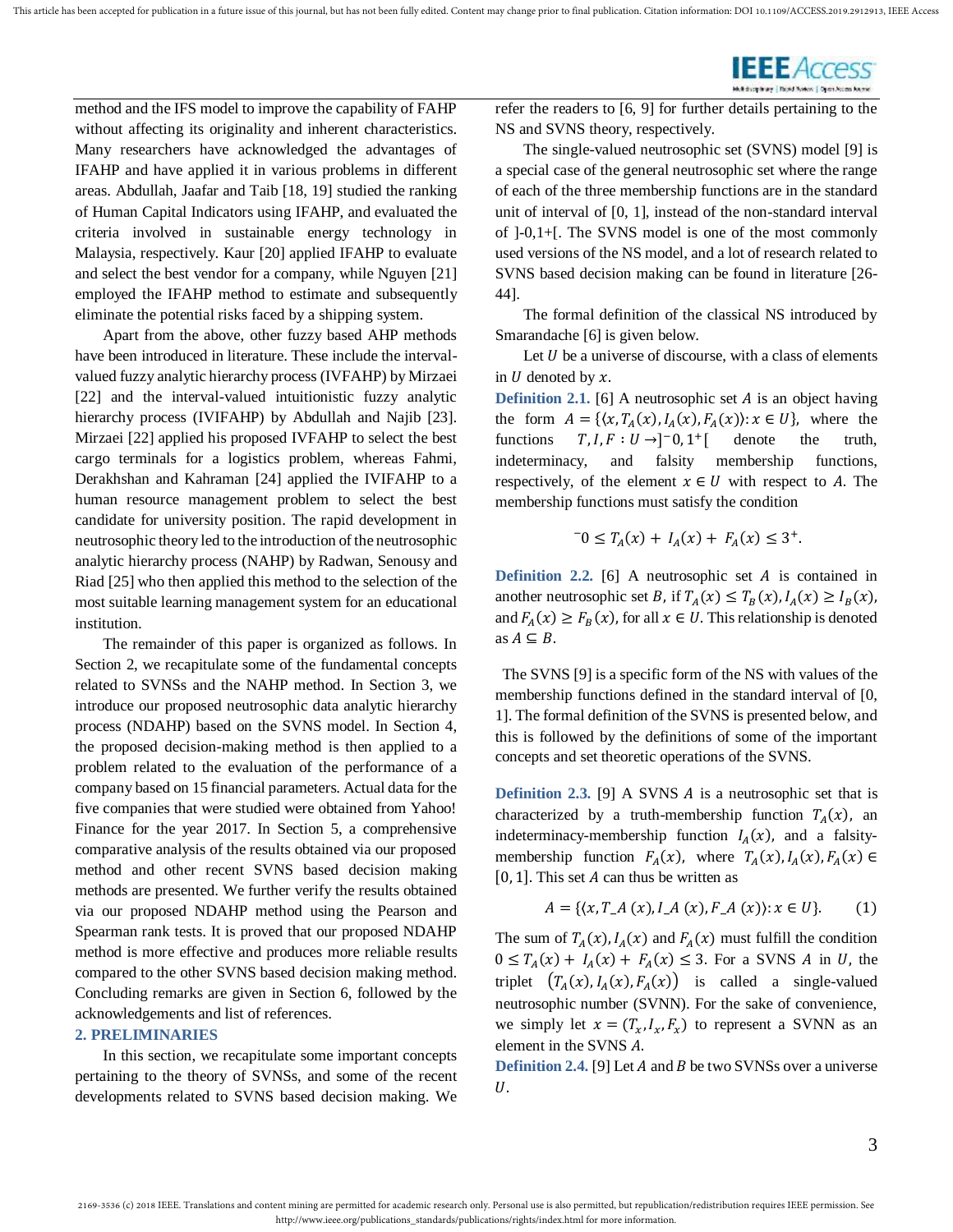$F_y)$ 

 $\lambda > 0$ .



), where

- (i) A is contained in B, if  $T_A(x) \le T_B(x)$ ,  $I_A(x) \ge I_B(x)$ , and  $F_A(x) \ge F_B(x)$ , for all  $x \in U$ . This relationship is denoted as  $A \subseteq B$ .
- (ii) A and B are said to be equal if  $A \subseteq B$  and  $B \subseteq A$ .
- (iii)  $A^c = (x, (F_A(x), 1 I_A(x), T_A(x)))$ , for all  $x \in U$ .
- (iv)  $A \cup B = (x, (\max(T_A, T_B), \min(I_A, I_B), \min(F_A, F_B))),$ for all  $x \in U$ .
- (v)  $A \cap B = (x, (\min(T_A, T_B), \max(I_A, I_B), \max(F_A, F_B)))$ , for all  $x \in U$ .

**Definition 2.5. [9] Let**  $x = (T_x, I_x, F_x)$  **and**  $y = (T_y, I_y, F_y)$  **be** two SVNNs. The operations for SVNNs can be defined as follows:

 $(i)$  The Hamming distance between A a

1 and *B* are defined as:  
\n
$$
d_H(A, B) = \sum_{i=1}^{n} \{ |T_A(x_i) - T_B(x_i)| + |I_A(x_i) - I_B(x_i)| + |F_A(x_i) - F_B(x_i)| \}
$$
\n(2)

(i)  $x \oplus y = (T_x + T_y - T_x * T_y, I_x * I_y, F_x * F_y)$ (ii)  $x \otimes y = (T_x * T_y, I_x + I_y - I_x * I_y, F_x + F_y - F_x *$ 

(iv)  $x^{\lambda} = ((T_x)^{\lambda}, 1 - (1 - I_x)^{\lambda}, 1 - (1 - F_x))$ 

measures between  $A$  and  $B$  are defined as follows:

(iii)  $\lambda x = (1 - (1 - T_x)^{\lambda}, (I_x)^{\lambda}, (F_x)^{\lambda})$ , where  $\lambda > 0$ 

**Definition 2.6.** [45] Let *A* and *B* be two SVNSs over a finite universe  $U = \{x_1, x_2, ..., x_n\}$ . Then the various distance

(ii) The normalized Hamming distance between  $A$  and  $B$  are defined as:

 $i=1$ 

$$
d_H^N(A, B) = \frac{1}{3n} \sum_{i=1}^n \{ |T_A(x_i) - T_B(x_i)| + |I_A(x_i) - I_B(x_i)| + |F_A(x_i) - F_B(x_i)| \}
$$
(3)

(iii) The Euclidean distance between  $A$  and  $B$  are defined as:

$$
d_E(A, B) = \sqrt{\sum_{i=1}^{n} \left\{ \left( T_A(x_i) - T_B(x_i) \right)^2 + \left( I_A(x_i) - I_B(x_i) \right)^2 + \left( F_A(x_i) - F_B(x_i) \right)^2 \right\}}
$$
(4)

 $(iv)$ The normalized Euclidean distance between A and B are defined as:

$$
d_E^N(A,B) = \sqrt{\frac{1}{3n} \sum_{i=1}^n \left\{ \left( r_A(x_i) - r_B(x_i) \right)^2 + \left( I_A(x_i) - I_B(x_i) \right)^2 + \left( F_A(x_i) - F_B(x_i) \right)^2 \right\}}
$$
(5)

# **3. THE PROPOSED NDAHP METHOD BASED ON SVNS**

In this section, we present the decision making algorithm for our proposed neutrosophic data analytic hierarchy process (NDAHP). The important components of our proposed NDAHP method such as the formula for the pairwise comparison step and the formula to convert the crisp data to SVNN are also presented and explained.

#### **Neutrosophic data analytic hierarchy process (NDAHP)**

Previous research related to NAHP (Radwan, Senousy & Riad [25], Abdel-Basset, Mohamed and Smarandache [46], and Alava et al. [47]) highlighted the practicality of NAHP by applying it to solve various MCDM problems. However, all of these research only considers experts' opinions which can be very subjective and the importance of a criterion evaluated by an expert may be subverted by actual data. Besides, the experts' may not have consensus with each other, as one expert may not necessarily agree with the importance of a criteria as determined by another expert.

To overcome this problem, we propose a new AHP method based on the SVNS model called the neutrosophic data analytic hierarchy process (NDAHP). The main difference between our NDAHP method and the NAHP method is that the NDAHP uses actual data to obtain the weightage of the criteria, instead of relying on experts' opinion to obtain the weightage of the criteria. Hence, the results obtained through the NDAHP model will be more accurate as the weightage and importance of each criteria and alternative is determined objectively by using actual datasets. Therefore, our proposed method produces input and output values that better reflect the actual situation as per the law of input argument.

The decision making method for the NDAHP method and the procedure to apply in MCDM problems is described as follows:

#### **Step 1: Construct hierarchical model**

The framework of the application need to be constructed in order to give the decision maker a clearer idea about the application. First, the objective need to be determined because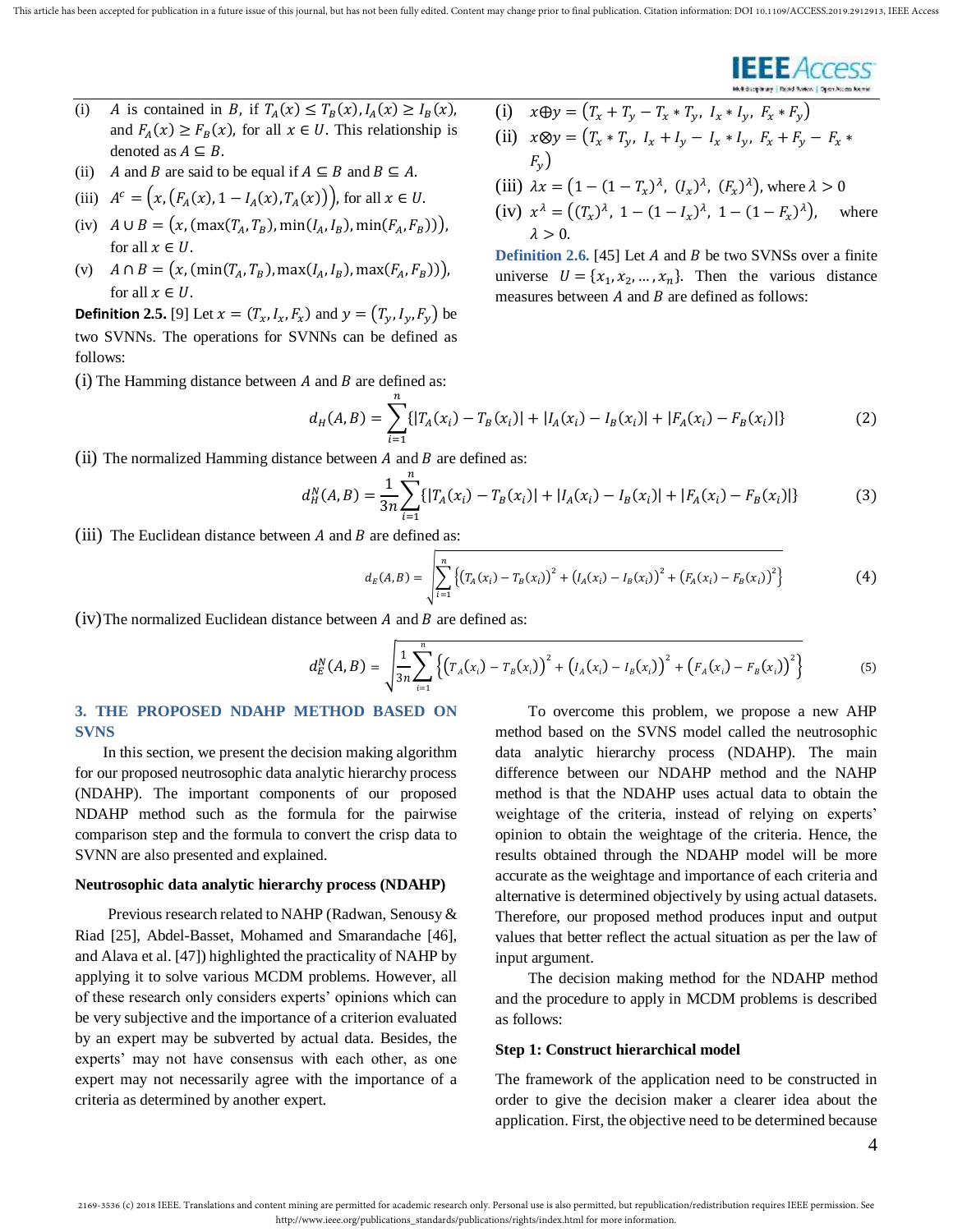

that is important for the decision maker to determine the criteria and alternatives of the problem. Next, the decision maker needs to select the criteria and alternatives that are related to the objective. Involvement of unrelated criteria and alternatives will result in inaccurate results being obtained.



*Figure 1: An example of a NDAHP structure* 

# **Step 2: Obtain actual datasets for the problem from reliable source(s)**

The necessary data need to be exported from reliable and verified source(s). Any datasets sourced from unverified sources may contain wrong information and this will affect the accuracy of the results obtained.

# **Step 3: Convert crisp data into single-valued neutrosophic numbers (SVNN)**

The crisp data needs to be converted into single-valued neutrosophic number (SVNN) using Eq. (6) and (7) that was introduced by Nirmal and Bhatt [48].

Beneficial criteria:

$$
R_{ij} = \frac{X_{ij} - MinX_{ij}}{MaxX_{ij} - MinX_{ij}}
$$
 (6)

Non-beneficial criteria:

$$
R_{ij} = \frac{MaxX_{ij} - X_{ij}}{MaxX_{ij} - MinX_{ij}}
$$
(7)

Beneficial criteria refers to criteria which are preferable when the value is higher, for example, revenue and quality. Nonbeneficial criteria refers to criteria which are preferable when the value is lower, for example cost and debt.

After obtaining the value of  $R_{ij}$ , the corresponding SVNNs are then computed using Eq. (8) and (9) which are also due to Nirmal and Bhatt [48].

Beneficialcriteria:

$$
(t_p, i_p, f_p) = (R_{ij}, 1 - R_{ij}, 1 - R_{ij})
$$
 (8)

Non-beneficial criteria:

$$
(t_p, i_p, f_p) = (1 - R_{ij}, R_{ij}, R_{ij})
$$
\n(9)

#### **Step 4: Pairwise comparison**

In this step, the SVNN of each criteria need to be compared to the other criteria to determine their relative importance. Here we introduce a formula to calculate the comparison values in the pairwise comparison matrix. Eq. (10) is proposed as no other formula are available in the existing literature for the purpose of calculating the comparison values in the comparison matrix using actual data.

$$
a_{ij} = \frac{\theta_i - \theta_j + 1}{2} \tag{10}
$$

where  $\theta_i$ ,  $\theta_j$  and  $a_{ij}$  denotes the SVNN of the criteria *i*, SVNN of the criteria  $j$  and the SVNN in the comparison matrix, respectively.

The comparison values obtained are to be placed in a comparison matrix in the form given in Table 1.

**Table 1: Comparison matrix**

| Criteria   | $\theta_1$                     | $\theta_{2}$              | $\cdots$ | $\theta_n$                     |
|------------|--------------------------------|---------------------------|----------|--------------------------------|
| $\theta_1$ | $\theta_1 - \theta_1 + 1$<br>2 | $\theta_1 - \theta_2 + 1$ | $\cdots$ | $\theta_1$<br>$-\theta_n$<br>っ |
| $\theta_2$ | $\theta_2-\theta_1+1$          | $\theta_2 - \theta_2 + 1$ | $\cdots$ | $\theta_2-\theta_n+1$<br>∍     |
|            |                                |                           | $\cdots$ |                                |
| $\theta_n$ | $\theta_n - \theta_1 + 1$      | $\theta_n - \theta_2 + 1$ | $\cdots$ | $\theta_n - \theta_n + 1$      |

## **Step 5: Consistency checking**

The purpose of this step is to check the consistency of the matrix and determine the acceptability of the matrix.

Given a SVNS  $A = (a_{ij})_{n \times n}$ , where each  $a_{ij}$  represents a neutrosophic number  $(T_{ij}, I_{ij}, F_{ij})$  and a consistency matrix  $C = (c_{ij})_{n \times n} = (T'_{ij}, I'_{ij}, F'_{ij})_{n \times n}$ . The procedure to determine the consistency is as outlined below. (i) For  $j > i + 1$ ,

<sup>2169-3536 (</sup>c) 2018 IEEE. Translations and content mining are permitted for academic research only. Personal use is also permitted, but republication/redistribution requires IEEE permission. See http://www.ieee.org/publications\_standards/publications/rights/index.html for more information.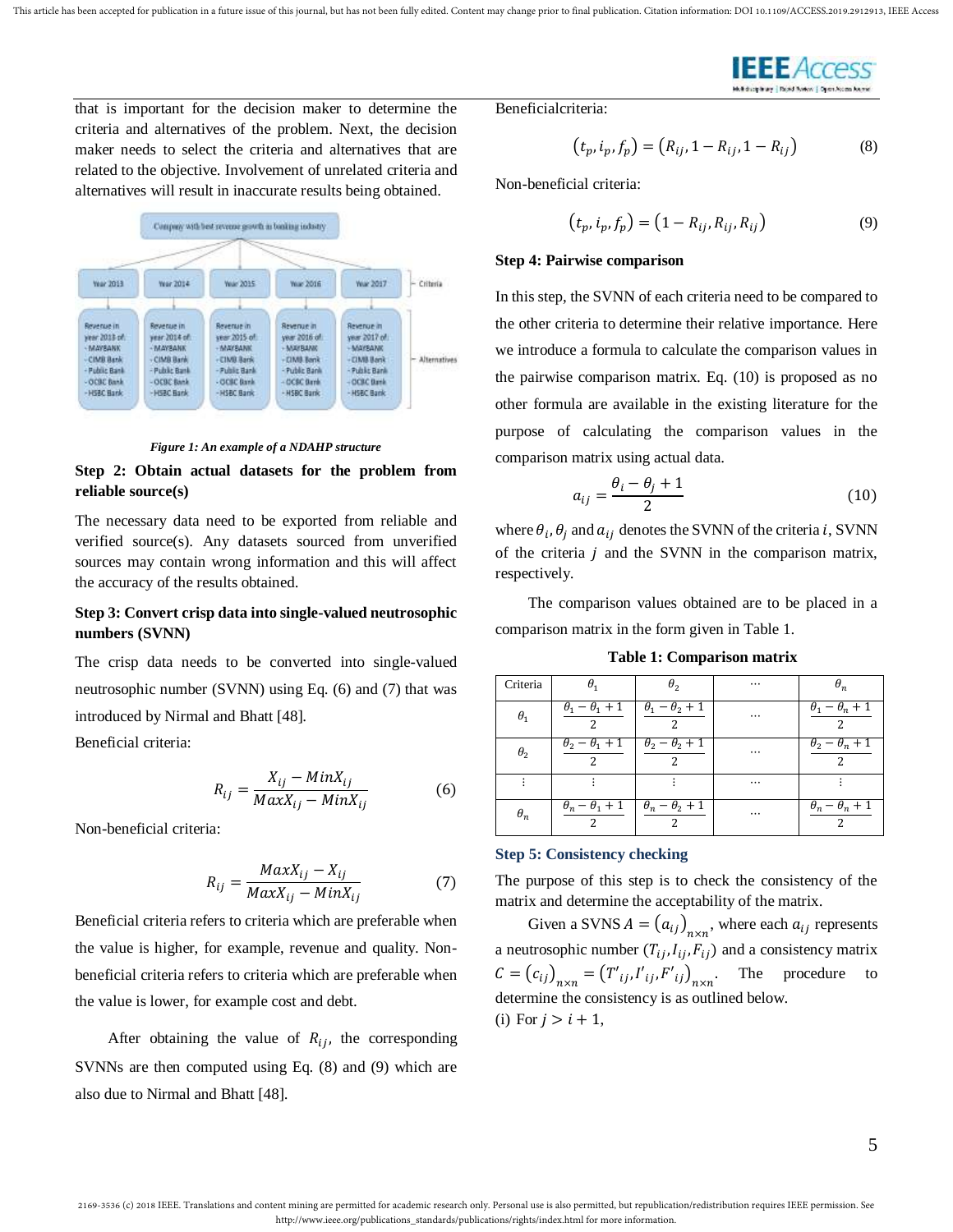

$$
T'_{ij} = \frac{1 - i\sqrt{T_{ik} \times T_{kj} \times T_{i(j-1)} \times T_{(j-1)j}}}{1 - i\sqrt{T_{ik} \times T_{kj} \times T_{i(j-1)} \times T_{(j-1)j}} + \sqrt{1 - T_{ik} \times T_{k,j} \times (1 - T_{kj}) \times (1 - T_{i(j-1)}) \times (1 - T_{(j-1)j})}}
$$
\n
$$
I'_{ij} = \frac{1 - i\sqrt{T_{ik} \times T_{kj} \times T_{i(j-1)} \times T_{(j-1)j}}}{1 - i\sqrt{T_{ik} \times T_{kj} \times T_{i(j-1)j}} + \sqrt{1 - i\sqrt{T_{ik} \times T_{k,j} \times T_{i(j-1)j}}}}
$$
\n
$$
F'_{ij} = \frac{1 - i\sqrt{T_{ik} \times T_{kj} \times T_{i(j-1)j}}}{1 - i\sqrt{T_{ik} \times T_{kj} \times T_{i(j-1)} \times T_{(j-1)j}}} + \sqrt{1 - T_{ik} \times T_{kj} \times T_{i(j-1) \times T_{(j-1)j}}}
$$
\n
$$
F'_{ij} = \frac{1 - i\sqrt{T_{ik} \times T_{kj} \times T_{i(j-1)} \times T_{i(j-1)j}}}{1 - i\sqrt{T_{ik} \times T_{kj} \times T_{i(j-1)} \times T_{(j-1)j}}} + \sqrt{1 - T_{ik} \times T_{k,j} \times (1 - T_{kj}) \times (1 - T_{i(j-1)}) \times (1 - T_{(j-1)j})}
$$

where  $k = i + 1$ .

(ii) For 
$$
j = i + 1
$$
,  $c_{ij} = (T_{ij}, I_{ij}, F_{ij})$ , where  $k = i + 1$ .  
(iii) For  $j < i$ ,  $c_{ij} = (F'_{ji}, 1 - I'_{ji}, T'_{ji})$ , where  $k = i + 1$ .

By applying the above formula, the consistency index (CI) of the data will be obtained in the form of a matrix. The decision maker will then need to apply Eq. (11) to obtain the consistency ratio (CR):

$$
CR = \frac{1}{2(n-1)(n-2)} \sum_{i=1}^{n} \sum_{j=1}^{n} (|T'_{ij} - T_{ij}| + |I'_{ij} - I_{ij}| + |F'_{ij} - F_{ij}|)
$$
\n
$$
+ |F'_{ij} - F_{ij}|)
$$
\n(11)

The matrix is said to be acceptable and can be further processed if the value of the CR is less than 0.1, otherwise, the data is considered inconsistent and requires reconstruction.

**Remarks:** This consistency checking step is done to examine the validity of the alternatives' preference when the comparison matrix is constructed. The consistency ratio tends to be large when the relative importance is determined by the subjective opinions of human experts and, as a result the comparison matrix tends to become inconsistent. As our proposed NDAHP method uses actual datasets to obtain the weightage and pairwise comparison values which is very objective, this consistency checking step is not necessary to be carried out.

#### **Step 6: Compute relative weightage**

After the consistency is checked, and found to be acceptable, the weightage of criteria is calculated. Since the weightage of the criteria are in the form SVNNs, some of the properties and concepts pertaining to SVNS given in Eqs. (12) to (16) need to be used. These formula are due to Radwan, Senousy and

Riad [25]; here  $A_1$ ,  $A_2$  denote SVNSs, and N denotes the number of alternatives or criteria.

- (i)  $A_1 + A_2 = (t_1 + t_2 t_1 t_2, i_1 i_2, f_1 f_2)$  $(12)$
- (ii)  $A_1 \times A_2 = (t_1 t_2, i_1 + i_2 i_1 i_2, f_1 + f_2 f_1 f_2)$ ) (13)

(iii) 
$$
\frac{A_1}{A_2} = \left(\frac{t_1}{t_2}, \frac{i_1 - i_2}{1 - i_2}, \frac{f_1 - f_2}{1 - f_2}\right)
$$
 (14)

(iv) 
$$
A_1 \times N = (1 - (1 - t_1)^N, i_1^N, f_1^N)
$$
 (15)

(v) 
$$
\frac{A_1}{N} = \left(1 - (1 - t_1)^{\frac{1}{N}}, \ i_1^{\frac{1}{N}}, \ f_1^{\frac{1}{N}}\right)
$$
 (16)

These operations are going to be used in the computation of weightage for the criteria. A pairwise comparison matrix is constructed, and each of the element in the matrix is a SVNN. The procedure to obtain the weightage is as described below.

First, sum up the SVNN in the column using Eq. (12). The result of the summation of the SVNNs forms a new matrix of dimension  $(1 \times n)$ . Next, divide every element in the matrix by the corresponding element in matrix  $B$  using Eq. (15). As a result, a matrix A' of dimension  $(n \times n)$  is formed. Lastly, the weightage is obtained by calculating the average value of the SVNNs that represent the different criteria row by row using Eq.  $(12)$  and Eq.  $(16)$ .

#### **Step 7: Obtain overall ranking**

In this step, the decision maker needs to repeat step 3 to step 6 described above to calculate the weightage of the subcriteria and alternatives. After the weightage of the criteria, sub-criteria and alternatives have been obtained, the overall weightage can be calculated. The concept of the method to obtain the overall weightage is the same as the method used to calculate the overall weightage in the AHP method. The procedure to obtain the overall weightage are shown in Table 2.

<sup>2169-3536 (</sup>c) 2018 IEEE. Translations and content mining are permitted for academic research only. Personal use is also permitted, but republication/redistribution requires IEEE permission. See http://www.ieee.org/publications\_standards/publications/rights/index.html for more information.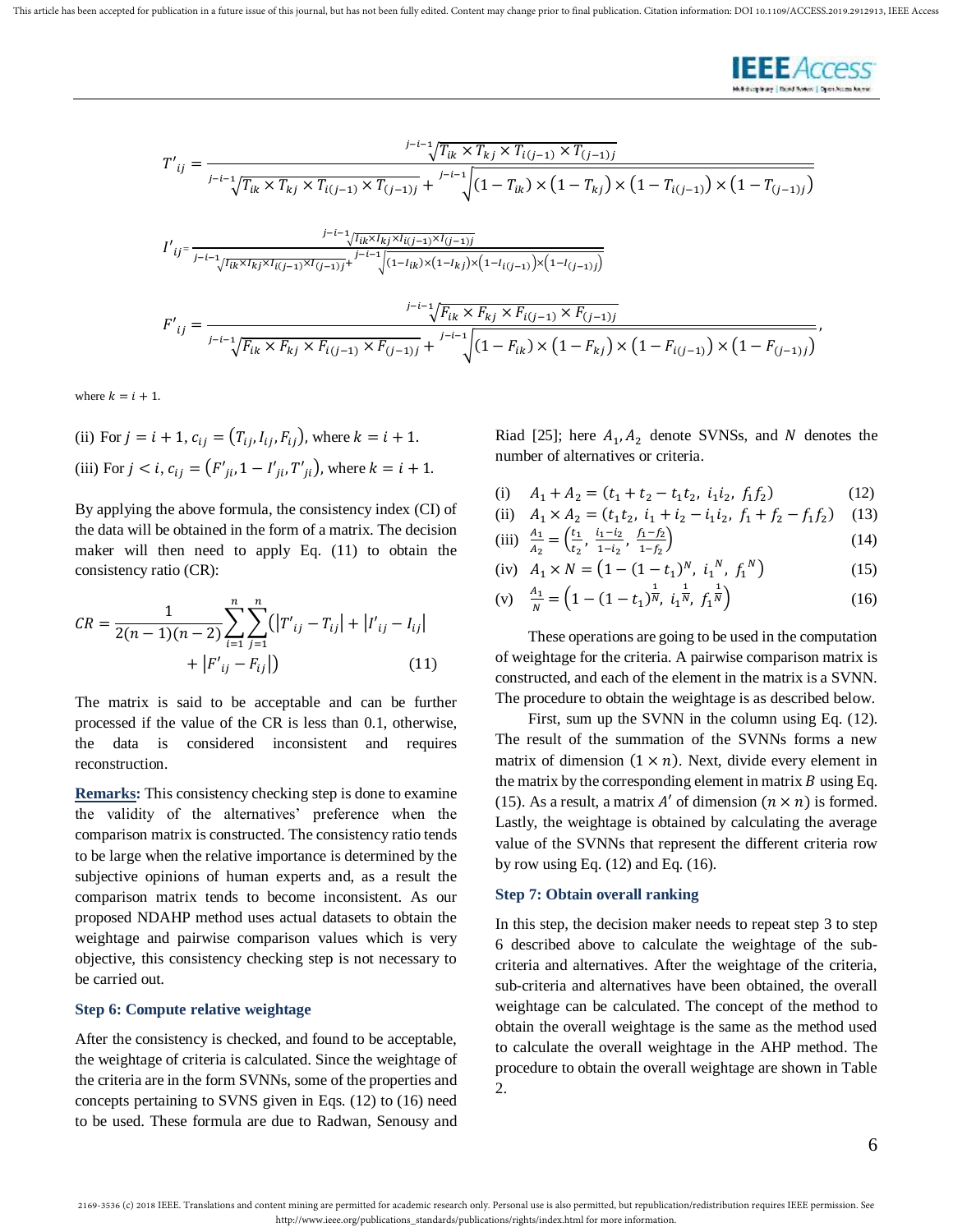

From Table 2, the notation  $\theta_i$  denotes the weightage of criteria *i* while  $W_{X_i}$  denotes the weightage of alternative X with respect to criteria  $i$ . Note that the overall weightage obtained is in SVNN form. Eq. (17) is then used to convert the SVNNs to crisp values.

$$
S(A_j) = \frac{3 + t_j - 2i_j - f_j}{4}
$$
 (17)

where  $t_j$ ,  $i_j$  and  $f_j$  denotes the truth, indeterminacy and falsity membership value for alternative  $A_j$ .

|  |  |  | Table 2: Procedure to obtain the overall weightage |  |
|--|--|--|----------------------------------------------------|--|
|  |  |  |                                                    |  |

| Criteria   | Alternatives                  | Weightage<br>А                                          | Weightage<br>B                                                | Weightage<br>С                                      |
|------------|-------------------------------|---------------------------------------------------------|---------------------------------------------------------------|-----------------------------------------------------|
| $\theta_1$ | $W_{\!A_1}$<br>$W_{B_1}$      | $\theta_1 W_{A_1}$                                      | $\theta_1 W_{B_1}$                                            | $\theta_1W_{\mathcal{C}_1}$                         |
|            | $W_{\mathcal{C}_1}$           |                                                         |                                                               |                                                     |
|            | $W_{\!A_2}$                   |                                                         |                                                               |                                                     |
| $\theta_2$ | ${\cal W}_{B_2}$<br>$W_{C_2}$ | $\theta_2 W_{A_2}$                                      | $\theta_2 W_{B_2}$                                            | $\theta_2W_{\mathcal{C}_2}$                         |
|            |                               |                                                         |                                                               |                                                     |
|            | $W_{\!A_3}$                   |                                                         |                                                               |                                                     |
| $\theta_3$ | ${\cal W}_{B_3}$              | $\theta_3 W_{A_3}$                                      | $\theta_3 W_{B_3}$                                            | $\theta_3W_{\mathcal{C}_3}$                         |
|            | $W_{C_3}$                     |                                                         |                                                               |                                                     |
| Total      |                               | $\overline{\mathbf{u}}$<br>$\theta_i W_{A_i}$<br>$-i=1$ | $\overline{\mathbf{u}}$<br>$\theta_i W_{B_i}$<br>$\sum_{i=1}$ | $\mathbf{r}$<br>$\theta_i W_{C_i}$<br>$\frac{1}{i}$ |

#### **Step 8: Determine overall ranking**

At the end of step 7, a weightage is obtained for every alternative. At this final step, the decision maker has to arrange the weightage obtained for each alternative in descending order, and subsequently make a decision.

# **4. APPLICATION OF THE NDAHP METHOD IN A MCDM PROBLEM**

In this section, the utility and practicality of our proposed NDAHP method are demonstrated by applying the NDAHP method to a MCDM problem related to the ranking of the financial performance of five selected petrochemical companies in Malaysia.

# **4.1 Ranking the financial perfomance of petrochemical companies in Malaysia**

The performance of a company is measured using the financial indicators of the company, and this is an important factor that contributes to investor confidence and the performance of the company in the stock market. Here, we consider five public listed petrochemical companies that are

trading in the main board of the Kuala Lumpur Stock Exchange (KLSE). The companies are Hengyuan Refining Company Berhad (HENGYUAN), Petron Malaysia Refining and Marketing Berhad (PETRONM), Barakah Offshore Petroleum Berhad (BARAKAH), Sapura Energy Berhad (SAPURA) and Perdana Petroleum Berhad (PERDANA), and these companies form the set of alternatives for this problem. The objective of the study is to rank the five companies based on their financial performance in the year 2017. To examine this, 15 financial ratios and financial indicators for the five companies are considered. These are the sales growth, asset growth, shareholder's equity growth, accounts receivable turnover, fixed assets turnover, equity turnover, total asset turnover, debt ratio, debt to equity ratio, ROA, ROE, net profit margin, current ratio, quick ratio and cash ratio, and these form the set of criteria for this problem. Actual datasets for the financial ratios for the financial year 2017 for these five companies were used in this study. These datasets were obtained from the official annual reports of the respective companies that were obtained from the Securities Commission of Malaysia and/or the official websites of the companies.

 The above-mentioned datasets were applied to our proposed NDAHP method and the results obtained are as given in Table 3.

| <b>Petrochemical company</b> | Weightage   | <b>Ranking</b> |
|------------------------------|-------------|----------------|
| <b>HENGYUAN</b>              | 0.223344084 |                |
| <b>PETRONM</b>               | 0.218360145 | 2              |
| <b>BARAKAH</b>               | 0.186326396 | 3              |
| <b>SAPURA</b>                | 0.186265568 |                |
| PERDANA                      | 0.185703807 | 5              |

**Table 3: Results obtained from our proposed NDAHP method** 

#### **4.2 Discussion of results**

The consistency of the comparison between alternatives and criteria was examined and the average consistency ratio is  $1.88494 \times 10^{-16}$  which means that the comparison matrices will not be affected by the consistency and can be further processed.

Financial ratio is a useful tool for investors and analysts to evaluate the financial performance of a company. In this study, we propose the use of the NDAHP method to evaluate the financial performance of five petrochemical companies in the year 2017 by taking into consideration 15 financial ratios namely sales growth, asset growth,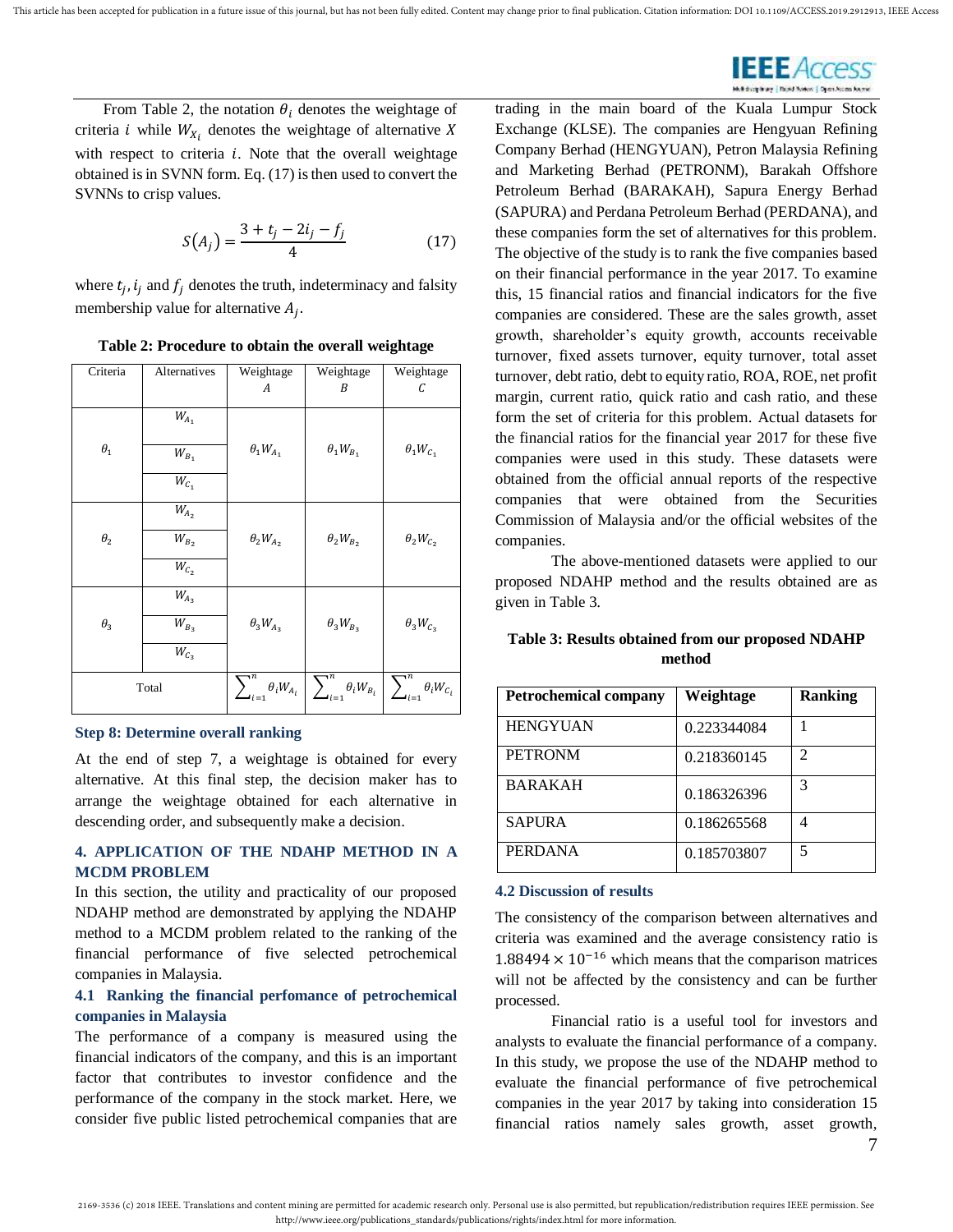

shareholder's equity growth, accounts receivable turnover, fixed asset turnover, equity turnover, total assets turnover, debt ratio, debt to equity ratio, ROA, ROE, net profit margin, current ratio, quick ratio and cash ratio.

The results obtained corroborates the actual results obtained from the Edge financial newspaper. In the following, we provide explanations to support our results. It was found that HENGYUAN has the best financial performance among the five petrochemical companies with a weightage of 0.223344084. HENGYUAN performed well in the growth ratios, liquidity ratios and profitability ratios components in the petrochemical sector. The net profit of HENGYUAN in the financial year 2017 is RM930 million, which is a triple of the RM335 million net profit recorded in the previous financial year. This was mainly contributed by the 38.47% growth in revenue of the company from RM8.37 billion in 2016 to RM11.58 billion in 2017. HENGYUAN also recorded a higher production output thanks to the higher level of plant reliability in 2017. Several major hurricane and fire incidents that happened in the US had caused a number of major refineries in the US and Netherlands to shut down, and this had eventually caused an increase in global product prices. This higher profit margins for the refining was fully capitalized by HENGYUAN.

PETRONM recorded the second best financial performance among the five selected petrochemical companies with a weightage of 0.218360145. PETRONM is good in managing the financial leverage ratio in which the debt to equity ratio was constantly maintained at below one. A low debt to equity ratio indicates that the assets in PETRONM was fund by their equities instead of debt. The increase in oil prices and sales volume had contributed a RM405.2 million net profit in the financial year 2017. The sales volume increased by 9% from 2016 to 2017 which was contributed by the high demand of aviation and industrial sector sales of their Turbo Diesel Euro 5 and Blaze 100 Euro 4M products.

BARAKAH had a net loss of RM217 million in financial year 2017 compared with a RM14.53 million net profit made in financial year 2016. The revenue was decreased a lot in the fourth quarter of financial year 2017 due to the cost overruns in their on-going projects. Besides these, BARAKAH also had a major financial concern as their loan of RM38.53 million taken in 2017 had to be settled within 12 months, and overall there was a RM71.83 million negative cash flow recorded. All in all, BARAKAH had a negative growth ratio and profitability ratio for 2017, and the company was incurring losses.

SAPURA suffered from financial problems which were mainly due to material uncertainties which meant that

the company was not confident enough to maintain its solvency. The current liabilities exceeded the current assets for the financial period ending June 30, 2017, and some major impairment needed to be made on their plants and equipment.

PERDANA was re-listed on the main board of the KLSE since the middle of August 2017. Their goal was to improve offshore support vessel (OSV) utilization rate in 2017, which was affected by decreasing oil prices in 2016, thus resulting in a low vessel utilization rate. This issue negatively impacted the financial performance of PERDANA, ad resulted in PERDANA having a negative growth ratio and profitability ratio. To improve on this situation and cut down on their recurring losses, PERDANA began having joint ventures with some major players in the petrochemical sector such as Petronas and Shell.

## **5. COMPARATIVE STUDIES**

In this section, we present a brief but comprehensive comparative analysis of some of the recent works in this area and our proposed method. These recent approaches are applied to our case study related to the evaluation of financial performance of the five petrochemical companies done in Section 4.1. The existing methods that were chosen for this comparative studies are the neutrosophic Technique for Order Preference by Similarity to an Ideal Solution (NTOPSIS) by Biswas, Pramanik and Giri [43], neutrosophic correlation coefficient (NCC) by Ye [26], neutrosophic cross-entropy (NCE) by Pramanik et al. [49], neutrosophic Evaluation based on Distance from Average Solution (NEDAS) by Peng and Liu [31] and the improved single valued neutrosophic weighted averaging geometric aggregation operator (ISVNWAGAO) by Mandal and Basu [50]. These five methods will be applied to our case study and the results obtained will be compared to the results obtained from our proposed NDAHP method in a bid to verify the effectiveness of our proposed MCDM method.

**5.1 Comparison of results obtained through different methods** 

**Table 4: The results obtained using different methods for** 

**the case study in Section 4.1** 

| Method                  | The final ranking                                             |  |  |  |  |
|-------------------------|---------------------------------------------------------------|--|--|--|--|
| NTOPSIS <sup>[43]</sup> | HENGYUAN $\geq$ PETRONM $\geq$ PERDANA $\geq$                 |  |  |  |  |
|                         | BARAKAH ≽SAPURA                                               |  |  |  |  |
| <b>NCC</b> [26]         | $HENGYUAN \geqslant PETRONM \geqslant SAPURA$<br>— ≽          |  |  |  |  |
|                         | $BARAKAH \geqslant PERDANA$                                   |  |  |  |  |
| <b>NCE [49]</b>         | HENGYUAN $\geq$ PETRONM $\geq$ BARAKAH $\geq$                 |  |  |  |  |
|                         | $PERDANA \geq SAPURA$                                         |  |  |  |  |
| <b>NEDAS</b> [31]       | PETRONM<br>$\geqslant$ HENGYUAN $\geqslant$<br>$SAPIIRA \geq$ |  |  |  |  |
|                         | $PERDANA \geq BARAKAH$                                        |  |  |  |  |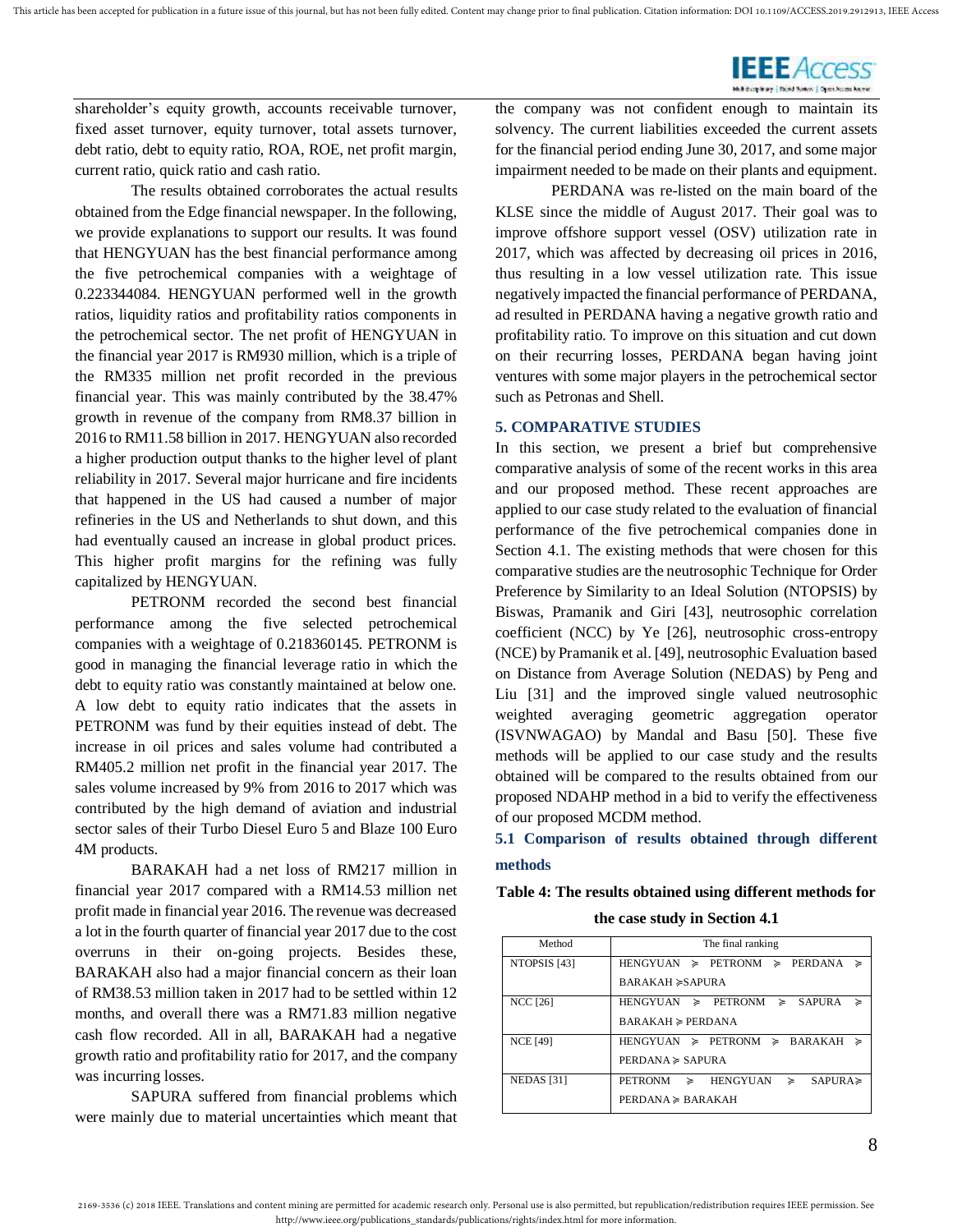

| <b>ISVNWAGAO</b> | HENGYUAN $\geq$ PETRONM $\geq$ SAPURA<br>≽    |  |  |  |  |  |
|------------------|-----------------------------------------------|--|--|--|--|--|
| [50]             | $BARAKAH \geq PERDANA$                        |  |  |  |  |  |
| Our<br>proposed  | HENGYUAN $\geq$ PETRONM $\geq$ BARAKAH $\geq$ |  |  |  |  |  |
| NDAHP method     | SAPURA≽ PERDANA                               |  |  |  |  |  |
| Actual ranking   | HENGYUAN $\geq$ PETRONM $\geq$ BARAKAH $\geq$ |  |  |  |  |  |
|                  | $SAPURA \geq PERDANA$                         |  |  |  |  |  |

#### **5.2 Discussion of results**

From the results obtained in Table 4, it can be observed that different rankings and optimal alternatives were obtained from the different methods that were compared. These differences are due to a number of reasons which are summarized briefly below:

(i) In the NDAHP method, we use the hierarchical principal in which we compare the pairwise values between the criteria and between the alternatives. The criteria weights are needed to be determined to rank the alternatives. However, we use the distance principal for NEDAS method in which the distance is between the alternatives and the average solution. This is the reason for the difference in the results obtained via the NDAHP and NEDAS methods.

(ii) The NDAHP method provides the weightage of different criteria under different alternatives. For example, in our case study related to the ranking of the financial performance of five selected petrochemical companies, the NDAHP method provides the weightage of the different criteria for the companies HENGYUAN, PETRONM, BARAKAH, SAPURA and PERDANA. Decision makers can observe the comparative advantage of a company through the differences in the weightage of the different criteria. For examples, the weightage of sales growth under HENGYUAN is 0.20507543 which is much higher than the other companies, which makes it clear to the decision makers that HENGYUAN has the highest sales growth among the five petrochemical companies that are studied.

# **5.3 Further verification of results using Spearman's rank and Pearson coefficient correlation**

Correlation is an analysis that examine the strength of the relationship between two variables. A rank test can help users to examine how strong are the relationship between two variables. The result obtained from the rank test is range from between -1 to 1. A value of -1 indicates that the two variables are negatively correlated, i.e. for every increase in the first variable, there will a certain amount of decrease in the second variable. A value of 1 indicates that the two variables are positively correlated, i.e. for every increase in the first variable, there will be a certain amount of increase in the second variable. When the result obtained is 0, it means that there is no relationship between the two variables.

Here, the correlation between the results obtained from the decision making methods used in Table 4 and the actual ranking will be examined to determine how strong is the relationship between the result obtained by decision making method and the actual ranking. The rank test used here will be the Spearman's rank correlation coefficient and Pearson correlation coefficient. The result of Spearman's rank correlation coefficient is determined by using the ranking while the Pearson correlation coefficient is determined by using weightage or the value used to determine the ranking. The formula used to determine the correlation between the two variables are as given below:

i) Spearman's rank correlation coefficient

Correlation = 
$$
1 - \frac{6 \sum_{i=1}^{n} d_i^2}{n(n^2 - 1)}
$$
 (18)

ii) Pearson correlation coefficient

Correlation

$$
= \frac{n \sum_{i=1}^{n} x_i y_i - \sum_{i=1}^{n} x_i \sum_{i=1}^{n} y_i}{\sqrt{n \sum_{i=1}^{n} x_i^2 - (\sum_{i=1}^{n} x_i)^2} \sqrt{n \sum_{i=1}^{n} y_i^2 - (\sum_{i=1}^{n} y_i)^2}}
$$
(19)

The results obtained from the rank test are presented in Table 5.

## **Table 5: Correlation between the results of the ranking**

**of financial performance** 

|                          | Spearman's rank         |                | Pearson correlation |                |
|--------------------------|-------------------------|----------------|---------------------|----------------|
| Ranking                  | correlation coefficient |                | coefficient         |                |
|                          | 1.0                     | <b>NDAHP</b>   | 0.922317            | <b>NCC</b>     |
| $\mathfrak{D}$           | 0.9                     | <b>NCC</b>     | 0.91458             | <b>ISVNWA</b>  |
|                          |                         |                |                     | GAO            |
| 3                        | 0.9                     | <b>NCE</b>     | 0.906758            | <b>NDAHP</b>   |
| $\overline{\mathcal{L}}$ | 0.9                     | <b>ISVNWA</b>  | 0.888549            | <b>NTOPSIS</b> |
|                          |                         | GAO            |                     |                |
| $\overline{\phantom{0}}$ | 0.7                     | <b>NTOPSIS</b> | 0.556343            | <b>NEDAS</b>   |
| 6                        | 0.6                     | <b>NEDAS</b>   | $-0.88332$          | <b>NCE</b>     |

From the results obtained from Spearman's rank correlation coefficient, it can be clearly seen that our proposed NDAHP method is perfectly correlated with the actual ranking while the NCC, NCE and ISVNWAGAO are slightly less correlated to the actual ranking compared to the NDAHP method, whereas the NTOPSIS and NEDAS methods have the worst correlation with the actual ranking.

From the results obtained from Pearson coefficient correlation, the results obtained from decision making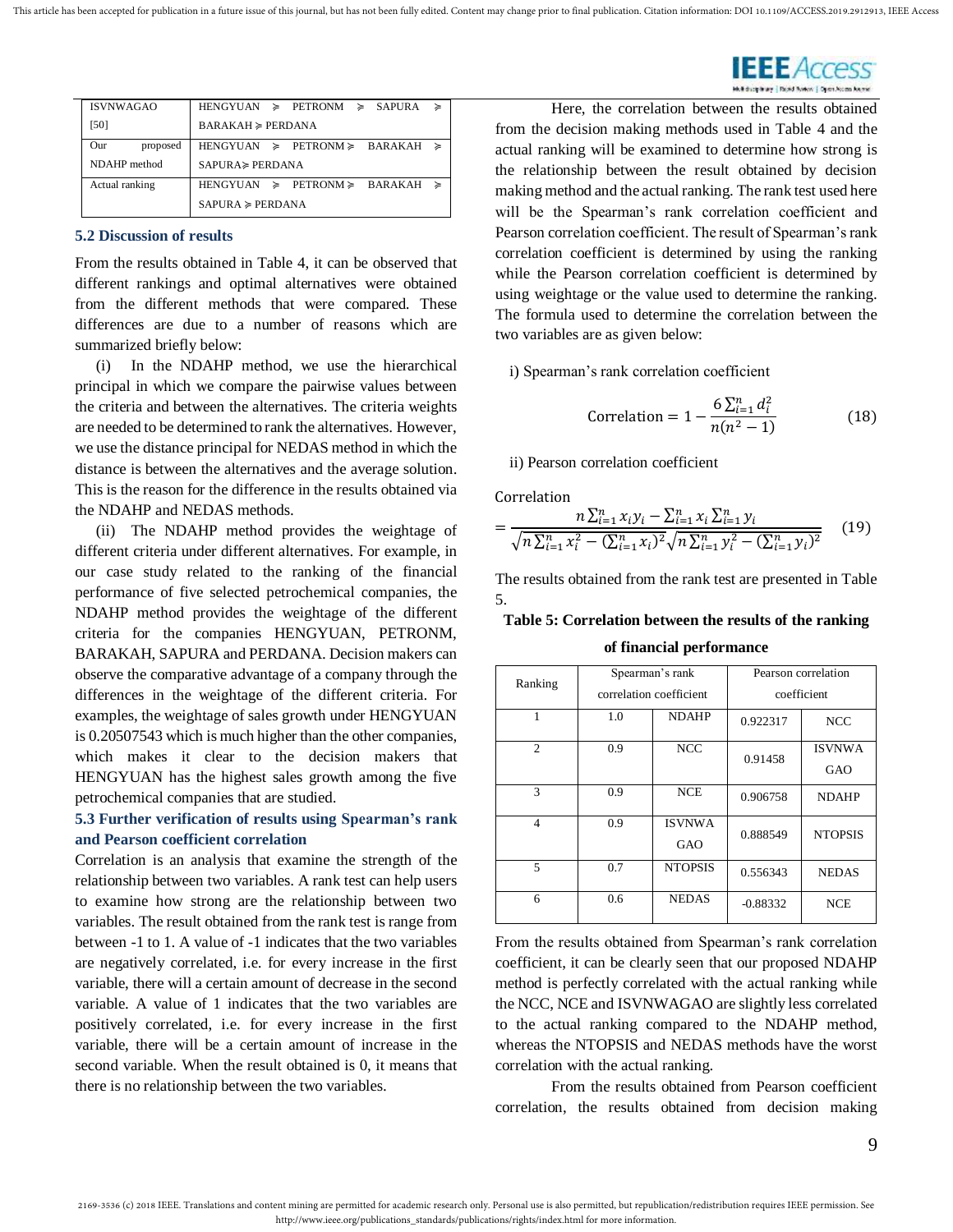methods of NDAHP, NCC, ISVNWAGAO and NTOPSIS are strongly correlated with the actual ranking. However, the results obtained from the NEDAS method has a very low consistency with the actual ranking, whereas the results obtained from the NCE method is negatively correlated with the actual ranking with a Pearson correlation coefficient of - 0.88332.

It is therefore clearly proven that our proposed NDAHP method is the approach that produces results that are most consistent with the actual ranking.

## **6. CONCLUSION AND REMARKS**

The concluding remarks and the significant contributions that were made by the work in this paper are summarized below:

(i) A novel AHP method for the single-valued neutrosophic set (SVNS) model called the neutrosophic data analytic hierarchy process (NDAHP) is introduced. Our proposed NDAHP method holds the distinction of being the only AHP based method in literature that is designed to handle actual datasets i.e. data in the form of crisp values. This makes it novel and more comprehensive compared to existing AHP methods in literature as these are only able to handle subjective information in the form of opinions collected from the users and decision makers based on their individual opinions and experiences.

(ii) The NAHP method uses the opinions of experts to determine the relative importance of each criteria, whereas our proposed NDAHP method has a step incorporated into it which is able to convert the crisp values in actual datasets. Therefore, our proposed NDAHP method uses an objective weighting mechanism whereas all other existing versions of the AHP, fuzzy AHP and other fuzzy based AHP method in literature such as the NAHP and picture fuzzy AHP uses a subjective weighting method in the process of determining the weights of the criteria. Furthermore, the formula used in our method to convert the crisp values in the real-life datasets to single-valued neutrosophic numbers is also able to differentiate between the beneficial and non-beneficial criteria. This makes our proposed NDAHP method a very objective one as the weightage of the criteria and evaluation matrix are determined in an objective manner using the actual data collected for the problem, and hence will not change according to the opinions of the different decision makers which are subjective. This also makes it unnecessary to determine the consistency of the evaluation matrix as our method uses an objective weighting mechanism.

(iii) Through thorough analysis using the Spearman's rank correlation coefficient and Pearson's correlation coefficient tests, we have proven that our proposed NDAHP method produces results that are consistent with the actual results.

This clearly indicates that our proposed method is not only an effective decision making algorithm but one that is also highly reliable and accurate.

**Funding:** This research was funded by the Ministry of Education, Malaysia under grant no. FRGS/1/2017/STG06/UCSI/03/1.

**Acknowledgments:** The authors would like to thank the Editor-in-Chief and the anonymous reviewers for their valuable comments and suggestions.

**Conflicts of Interest:** The authors declare that there is no conflict of interest.

### **REFERENCES**

[1] Zadeh, L.A. 1965. Fuzzy sets, Information and Control, 8, 338-353.

[2] Atanassov, K.T. 1986. Intuitionistic fuzzy sets, Fuzzy Sets and Systems, 20(1), 87-96.

[3] Gorzalczany, M.B. 1987. A method of inference in approximate reasoning based on interval-valued fuzzy sets, Fuzzy Sets and Systems, 21, 1-17.

[4] Atanassov, K. & Gargov, G. 1989. Interval valued intuitionistic fuzzy sets, Fuzzy Sets and Systems, 31(3), 343- 349.

[5] Gau, W.L. & Buehrer, D.J. 1993. Vague sets, IEEE Transactions on Systems, Man and Cybernetics, 23(2), 610- 614.

[6] Smarandache, F. 1999. A unifying field in logics, neutrosophy: Neutrosophic probability, set and logic, American Research Press.

[7] Torra, V. 2010. Hesitant fuzzy sets, International Journal of Intelligent Systems, 25(6), 529-539.

[8] Cuong, B. C. 2014. Picture Fuzzy Sets. Journal of Computer Science and Cybernetics, 30(4), 409 - 420.

[9] Wang, H., Smarandache, F., Zhang, Y.Q. & Sunderraman, R. 2010. Single valued neutrosophic sets, Multispace Multistructure, 4, 410-413.

[10] Saaty, T. L. 1990. How to make a decision: the Analytic Hierarchy Process. European Journal of Operational Research, 48, 9-26.

[11] Vargas, R.V. 2010. Using the analytic hierarchy process (AHP) to select and prioritize projects in a portfolio. North America, Washington, DC. Newtown Square: Project Management Institute.

[12] Ishizaka, A. 2014. Comparison of fuzzy logic, AHP, FAHP and hybrid fuzzy AHP for new supplier selection and its performance analysis. International Journal of Integrated Supply Management, 9(1/2), 1-22.

<sup>2169-3536 (</sup>c) 2018 IEEE. Translations and content mining are permitted for academic research only. Personal use is also permitted, but republication/redistribution requires IEEE permission. See http://www.ieee.org/publications\_standards/publications/rights/index.html for more information.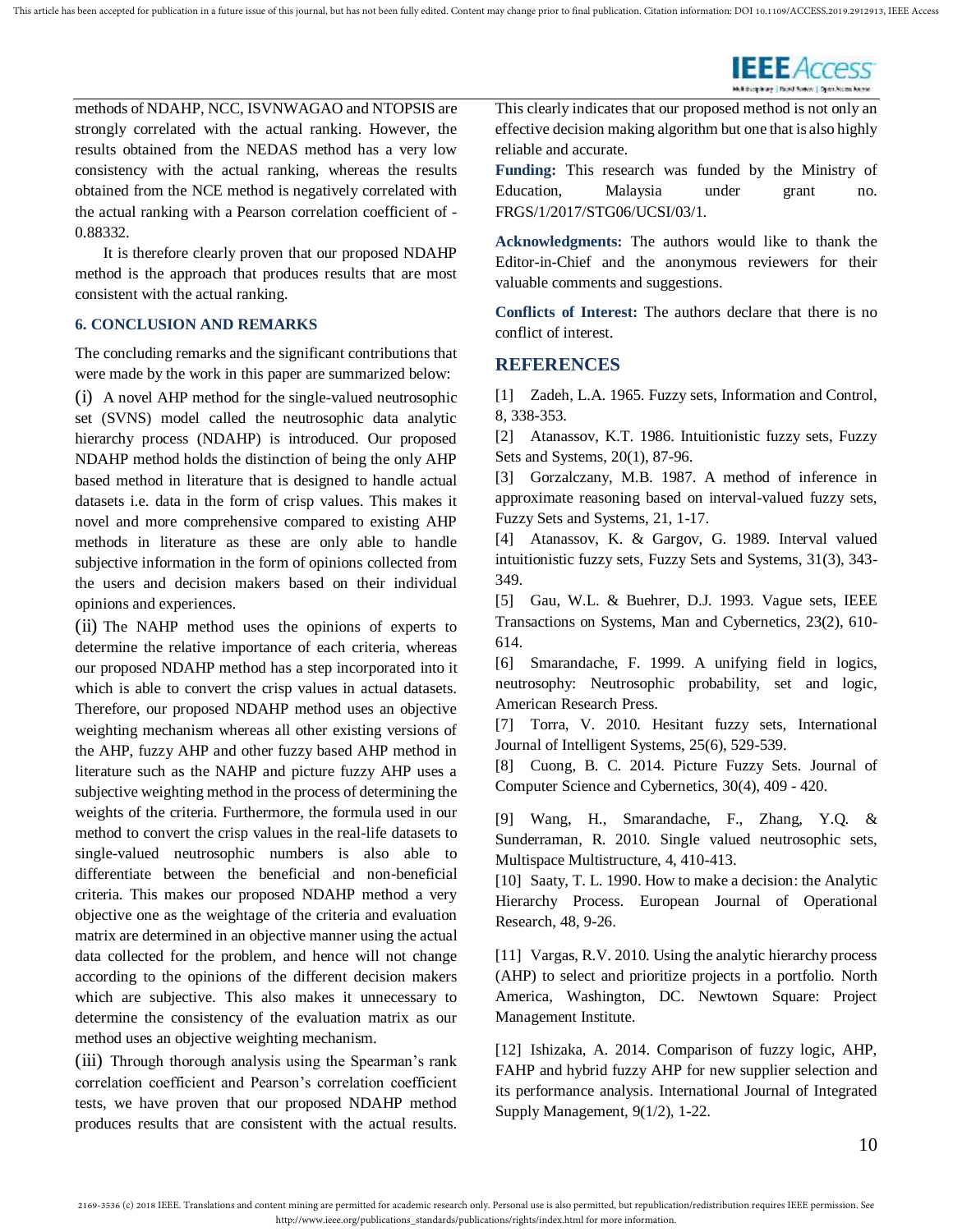[13] Van Laarhoven, P. & Pedrycz, W. 1983. A fuzzy extension of Saaty's priority theory. Fuzzy Sets and Systems, 11(3), 199-227.

[14] Nguyen, A.T., Nguyen, L.D., Le-Hoai, L. & Dang, C.N. 2015. Quantifying the complexity of transportation projects using the fuzzy analytic hierarchy process. International Journal of Project Management, 33(6), 1364-1376.

[15] Ruiz-Padillo, A., Ruiz, D.P., Torija, A.J. & Ramos-Ridao, A. 2016. Selection of suitable alternatives to reduce the environmental impact of road traffic noise using a fuzzy multi-criteria decision model. Environmental Impact Assessment Review, 61, 8-18.

[16] Calabrese, A., Costa, R., Levialdi, N. & Menichini, T. 2016. A fuzzy analytic hierarchy process method to support materiality assessment in sustainability reporting. Journal of Cleaner Production, 121, 248-264.

[17] Xu, Z. & Liao, H. 2014. Intuitionistic fuzzy analytic hierarchy process. IEEE Transactions on Fuzzy Systems, 22(4), 749-761.

[18] Abdullah, L., Jaafar, S. & Taib, I. 2013. Intuitionistic fuzzy analytic hierarchy process approach in ranking of human capital indicators. Journal of Applied Sciences, 13(3), 423-429.

[19] Abdullah, L. & Najib, L. 2016. Sustainable energy planning decision using the intuitionistic fuzzy analytic hierarchy process: choosing energy technology in Malaysia. International Journal of Sustainable Energy, 35(4), 360-377.

[20] Kaur, P. 2014. Selection of vendor based on intuitionistic fuzzy analytical hierarchy process, Advances in Operations Research, 2014, 1-10, [http://dx.doi.org/10.1155/2014/987690.](http://dx.doi.org/10.1155/2014/987690)

[21] Nguyen, H. 2016. An application of intuitionistic fuzzy analytic hierarchy process in ship system risk estimation. Journal of KONES Powertrain and Transport, 23(3), 365-372.

[22] Mirzaei, E., Minatour, Y., Bonakdari, H. & Javadi, A. 2015. Application of interval-valued fuzzy analytic hierarchy process approach. International Journal of Engineering, 28(3), 387-395.

[23] Abdullah, L. & Najib, L. 2016. A new preference scale MCDM method based on interval-valued intuitionistic fuzzy sets and the analytic hierarchy process. Soft Computing, 20(2), 511-523.

[24] Fahmi, A., Derakhshan, A. & Kahraman, C. 2015. Human resources management using interval valued intuitionistic fuzzy analytic hierarchy process. Proceedings of the 2015 IEEE International Conference on Fuzzy Systems (FUZZ-IEEE), 1-5.

[25] Radwan, N.M., Senousy, M.B. & Riad, A.E.D.M. 2016. Neutrosophic AHP multi criteria decision making method applied on the selection of learning management system. International Journal of Advancements in Computing Technology, 8(5), 95 - 105.

[26] Ye, J. 2013. Multicriteria decision-making method using the correlation coefficient under single-valued neutrosophic environment. International Journal of General Systems 42, 386-394.

[27] Ye, J. 2014. Improved correlation coefficients of single valued neutrosophic sets and interval neutrosophic sets for multiple attribute decision making. Journal of Intelligent Fuzzy System 27, 2453-2462.

[28] Ye, J. 2014. Clustering methods using distance-based similarity measures of single-valued neutrosophic sets. Journal of Intelligent Systems, 23, 379-389.

[29] Ye, J. 2014. Multiple attribute group decision-making method with completely unknown weights based on similarity measures under single valued neutrosophic environment. Journal of Intelligent and Fuzzy Systems, 27, 2927-2935.

[30] Huang, H.L. 2016. New distance measure of singlevalued neutrosophic sets and its application. International Journal of Intelligent Systems, 31(10), 1021-1032.

[31] Peng, X. & Liu, C. 2017. Algorithms for neutrosophic soft decision making based on EDAS, new similarity measure and level soft set. Journal of Intelligent and Fuzzy Systems, 32, 955-968.

[32] Yang, H.L., Guo, Z.L., She, Y.H. & Liao, X.W. 2016. On single valued neutrosophic relations. Journal of Intelligent and Fuzzy Systems, 30, 1045-1056.

[33] Broumi, S., Smarandache, F., Talea, M. & Bakali, A. 2016. Single valued neutrosophic graph: Degree, order and size, Proceedings of the 2016 IEEE International Conference on Fuzzy Systems, 2444-2451.

[34] Broumi, S., Bakali, A., Talea, M. & Smarandache, F. 2016. Isolated single valued neutrosophic graphs. Neutrosophic Sets and Systems, 11, 74-78.

[35] Broumi, S., Talea, M., Bakali, A. & Smarandache, F. 2016. Single valued neutrosophic graphs. Journal of New Theory, 10, 86-101.

[36] Broumi, S., Smarandache, F., Talea, M. & Bakali, A. 2016. An introduction to bipolar single valued neutrosophic graph theory. Applied Mechanics and Materials, 841, 184- 191.

2169-3536 (c) 2018 IEEE. Translations and content mining are permitted for academic research only. Personal use is also permitted, but republication/redistribution requires IEEE permission. See http://www.ieee.org/publications\_standards/publications/rights/index.html for more information.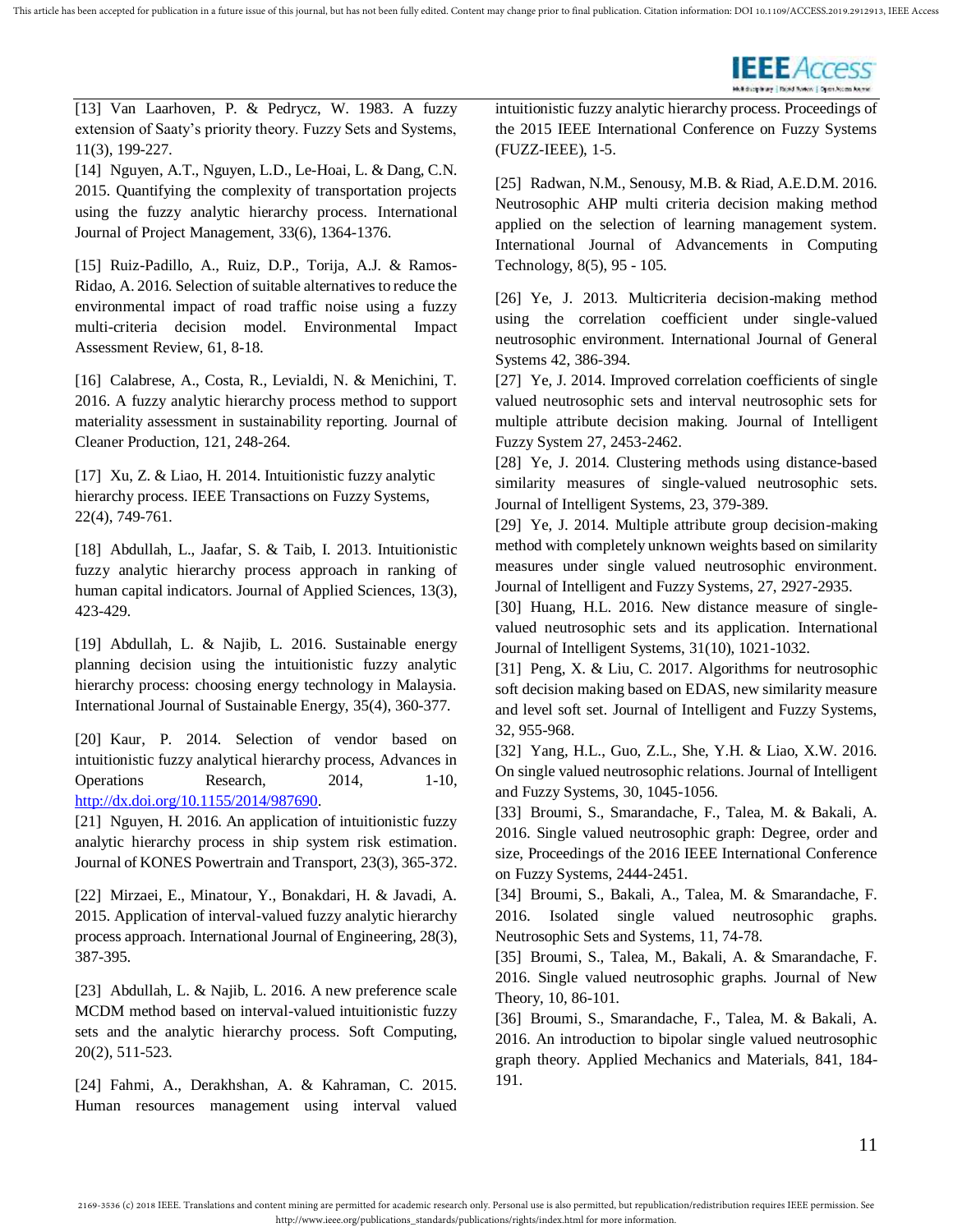[37] Broumi, S., Talea, M., Bakali, A. & Smarandache, F. 2016. On bipolar single valued neutrosophic graphs. Journal of New Theory, 11, 84-102.

[38] Hassan, A., Malik, M.A., Broumi, S., Bakali, A., Talea, M. & Smarandache, F. 2017. Special types of bipolar single valued neutrosophic graphs. Annals of Fuzzy Mathematics and Informatics, 14(1), 55-73.

[39] Tian, Z.P. Wang, J., Zhang, H.Y. & Wang, J.Q. 2018. Multi-criteria decision-making based on generalized prioritized aggregation operators under simplified neutrosophic uncertain linguistic environment. International Journal of Machine Learning and Cybernetics, 9(3), 523-539. [40] Wu, X.H., Wang, J., Peng, J.J. & Chen, X.H. 2016. Cross-entropy and prioritized aggregation operator with simplified neutrosophic sets and their application in multicriteria decision- making problems. International Journal of Fuzzy Systems, 18(6), 1104-1116.

[41] Sahin, R. & Kucuk, A. 2015. Subsethood measure for single valued neutrosophic sets. Journal of Intelligent and Fuzzy Systems, 29(2), 525-530.

[42] Ye, J. 2015. An extended TOPSIS method for multiple attribute group decision making based on single valued neutrosophic linguistic numbers. Journal of Intelligent and Fuzzy Systems, 28(1), 247-255.

[43] Biswas, P., Pramanik, S. & Giri, B.C. 2016. TOPSIS method for multi-attribute group decision-making under single-valued neutrosophic environment. Neural Computing and Applications, 27(3), 727-737.

[44] Selvachandran, G., Quek, S.G., Smarandache, F. & Broumi, S. 2018. An extended technique for order preference by similarity to an ideal solution (TOPSIS) with maximizing deviation method based on integrated weight measure for single-valued neutrosophic sets. Symmetry, 10(7), 236-252.

[45] P. Majumdar & S.K. Samanta, On similarity and entropy of neutrosophic sets, Journal of Intelligent and Fuzzy Systems, 26(3) (2014) 1245-1252.

[46] Abdel-Basset, M., Mohamed, M. & Smarandache, F. 2018. An extension of neutrosophic AHP-SWOT analysis for strategic planning and decision-making. Symmetry, 10(4), 116-133.

[47] Alava, M. V., Figueroa, D., Alcivar, B. & Vazquez, M. L., 2018. Single valued neutrosophic numbers and analytic. Neutrosophic Sets and Systems, 21, 122 - 130.

[48] Nirmal, N.P. & Bhatt, M.G. 2016. Selection of automated guided vehicle using single valued neutrosophic entropy based on novel multi attribute decision making technique. New Trends in Neutrosophic Theory and Applications, 105-114.

[49] Pramanik, S., Dalapati, S., Alam, S., Smarandache, F. & Roy, T.K. 2018. NS-Cross Entropy-Based MAGDM under Single-Valued Neutrosophic Set Environment. Information, 9(2), 37-57.

[50] Mandal, K. & Basu, K. 2016. Multi criteria decision making method in neutrosophic environment using a new aggregation operator, score and certainty function. New Trends in Neutrosophic Theory and Applications, 141-159.

[51] Sudan Jha, Le Hoang Son, Raghvendra Kumar, Ishaani Priyadarshini, Florentin Smarandache, Hoang Viet Long (2019), "Neutrosophic Image Segmentation with Dice Coefficients", Measurement, 134, pp. 762-772.

[52] Gia Nhu Nguyen, Le Hoang Son, Amira S. Ashour, Nilanjan Dey (2019), "A survey of the State-of-the-arts on Neutrosophic Sets in Biomedical Diagnoses", International Journal of Machine Learning and Cybernetics, 10(1), pp. 1- 13.

[53] Sudan Jha, Raghvendra Kumar, Le Hoang Son, Jyotir Moy Chatterjee, Manju Khari, Navneet Yadav, Florentin Smarandache (2019), "Neutrosophic soft set decision making for stock trending analysis", Evolving Systems, in press.

[54] Tran Manh Tuan, Pham Minh Chuan, Mumtaz Ali, Tran Thi Ngan, Mamta Mittal, Le Hoang Son (2019), "Fuzzy and neutrosophic modeling for link prediction in social networks", Evolving Systems, in press.

[55] Hoang Viet Long, Mumtaz Ali, Le Hoang Son, Mohsin Khan, Doan Ngoc Tu (2019), "A novel approach for Fuzzy Clustering based on Neutrosophic Association Matrix", Computers & Industrial Engineering, 127, pp. 687-697.

[56] Nguyen Tho Thong, Luu Quoc Dat, Le Hoang Son, Nguyen Dinh Hoa, Mumtaz Ali, Florentin Smarandache (2019), "Dynamic Interval Valued Neutrosophic Set: Modeling Decision Making in Dynamic Environments", Computers in Industry,  $108$ , pp.  $45 - 52$ .

[57] Sudan Jha, Raghvendra Kumar, Le Hoang Son, Francisco Chiclana, Vikram Puri, Ishaani Priyadarshini (2019), "Neutrosophic Approach for Enhancing Quality of Signals", Multimedia Tools and Applications, DOI = [http://dx.doi.org/10.1007/s11042-019-7375-0.](http://dx.doi.org/10.1007/s11042-019-7375-0)

[58] Nguyen Thi Kim Son, Nguyen Phuong Dong, Le Hoang Son, Hoang Viet Long (2019), "Towards granular calculus of single-valued neutrosophic functions under granular computing", Multimedia Tools and Applications, DOI = http://dx.doi.org/10.1007/s11042-019-7388-8.

[59] Luu Quoc Dat, Nguyen Tho Thong, Le Hoang Son, Mumtaz Ali, Florentin Smarandache, Mohamed Abdel-Basset, Hoang Viet Long (2019), "Linguistic Approaches to Interval Complex Neutrosophic Sets in Decision Making", IEEE Access, DOI http://dx.doi.org/10.1109/ACCESS.2019.2902841.